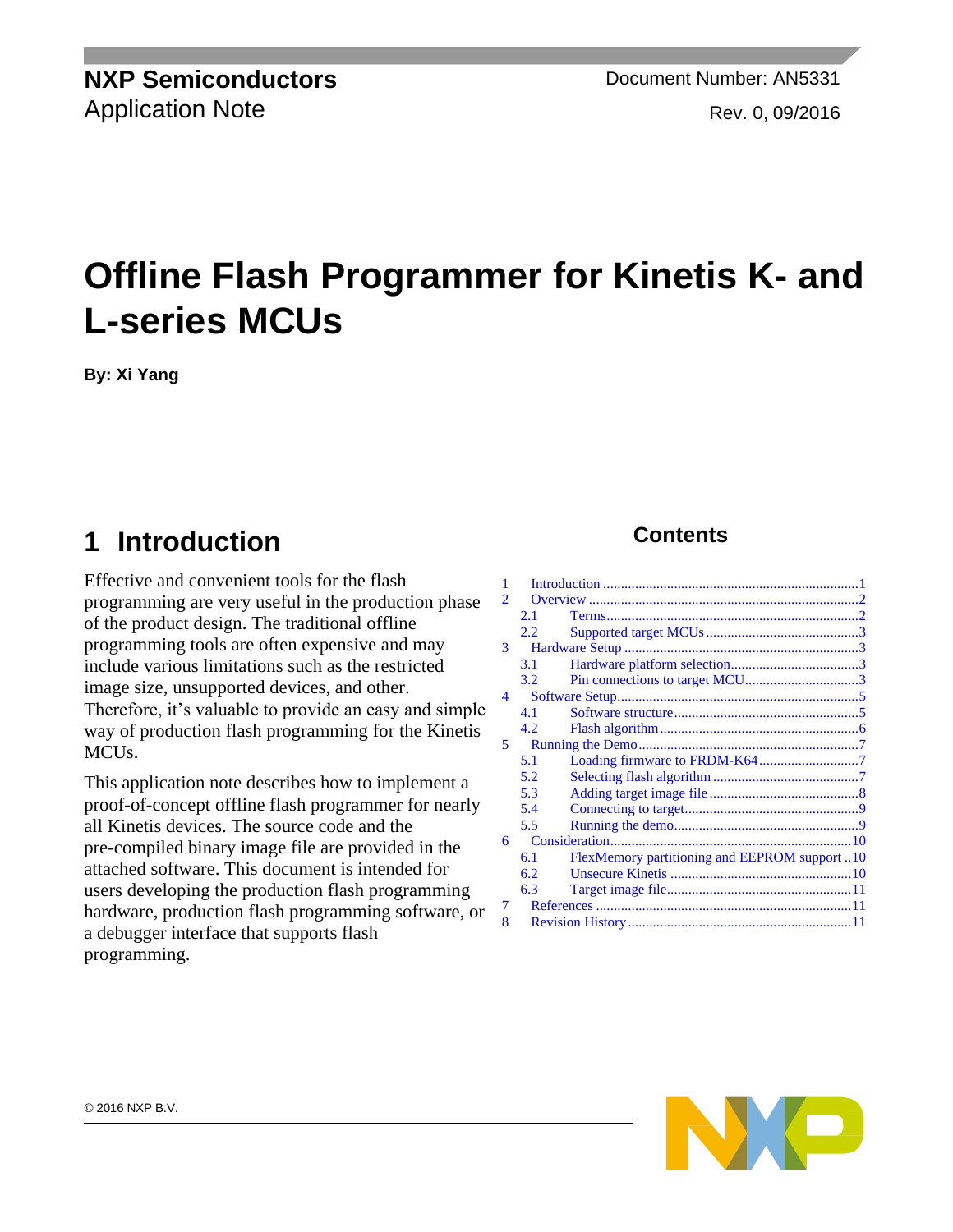### <span id="page-1-0"></span>**2 Overview**

This document describes how to implement a proof-of-concept offline flash programmer for the Kinetis MCUs and the low-cost methods for the production flash programming. The key features include:

- NXP FRDM-K64 as the hardware platform.
- Support for most of the Kinetis K and Kinetis L series MCUs.
- Support for the program data flash.
- The image binary file and the flash algorithm configuration file stored on the SD card.



**Figure 1. Offline programmer overview**

Before reading this document, see *Production Flash Programming Best Practices for Kinetis K- and Lseries MCUs* (document [AN4835\)](http://www.nxp.com/doc/AN4835) to gain knowledge of the SWD debug and flash programming for the Kinetis series.

#### <span id="page-1-1"></span>**2.1 Terms**

This table summarizes the meaning of the terms used in this document:

|  |  | Table 1. Terms |
|--|--|----------------|
|--|--|----------------|

| Term               | <b>Meaning</b>                                                                                                                  |  |
|--------------------|---------------------------------------------------------------------------------------------------------------------------------|--|
| Offline programmer | The tools that can store the target image file and load the file into the target MCU's internal<br>program flash or data flash. |  |
| <b>Target MCU</b>  | The MCU on the target board to download the image to.                                                                           |  |
| <b>TRST</b>        | The target MCU's reset pin.                                                                                                     |  |
| Target image file  | The binary file to load into the target MCU.                                                                                    |  |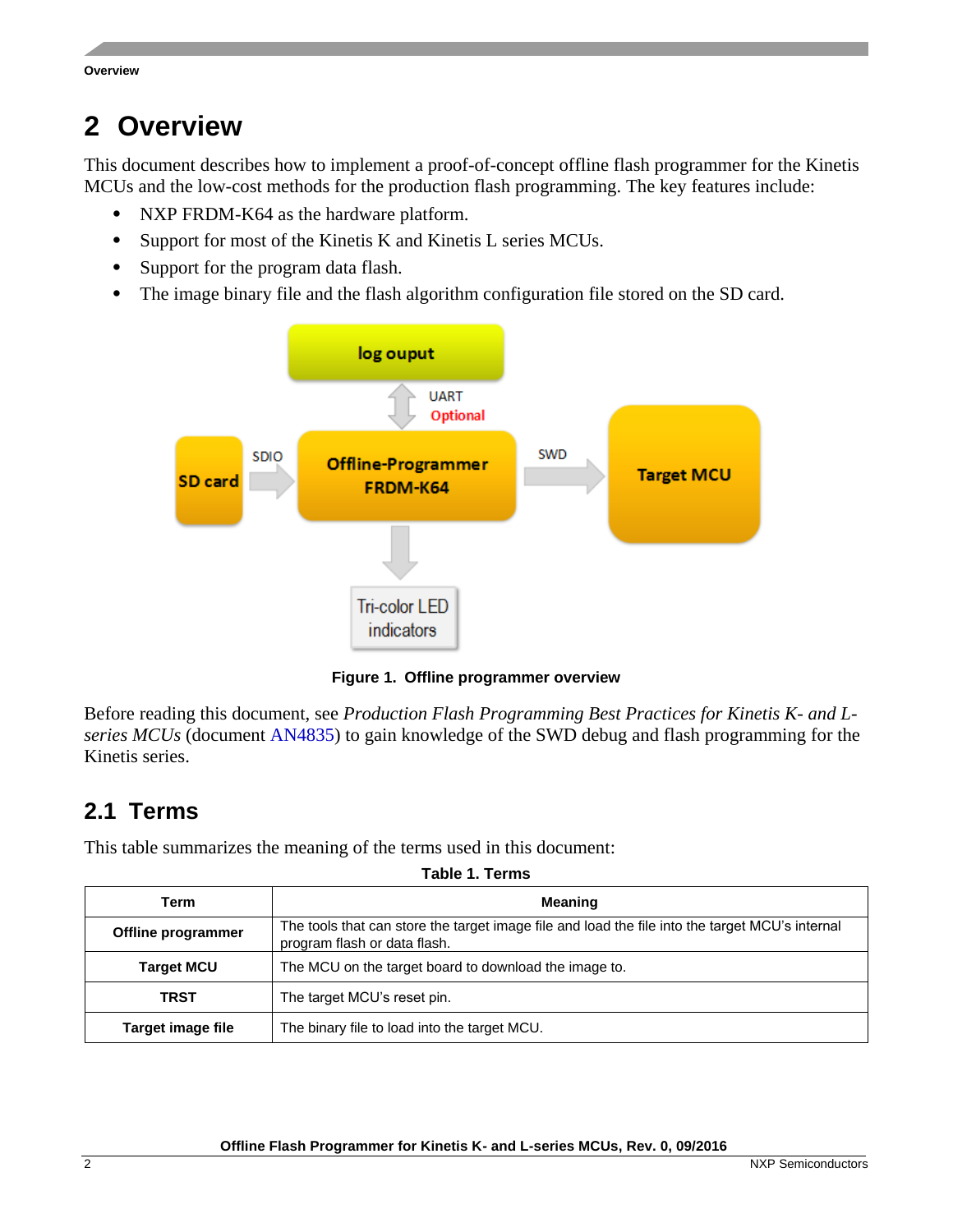#### <span id="page-2-0"></span>**2.2 Supported target MCUs**

The demo software attached to this document supports these target MCUs:

- Kinetis K0/1/2/3/4/5/6/7/8/x MCUs.
- Kinetis KL1/2x MCUs.

## <span id="page-2-1"></span>**3 Hardware Setup**

### <span id="page-2-2"></span>**3.1 Hardware platform selection**

The NXP Freedom development platform FRDM-K64 board is selected as the offline programmer hardware platform. This platform is popular among the developers. This is the list of the on-board peripherals used in this demo:

- SD card socket—used to store the target image and configuration files.
- GPIO pin socket—used to lead out the SWDIO/SWDCLK and TRST pins.
- Tricolored LED—used as the system status indicator.
- OpenSDA—used as the debugger and flash downloader for the K64; it can be also used as the USB-UART bridge.

#### <span id="page-2-3"></span>**3.2 Pin connections to target MCU**

Four wires need to connect the offline programmer to the target MCU, as shown in this table:

| <b>Name</b>            | FRDM-K64     | <b>Target</b> | <b>Comments</b>                           |
|------------------------|--------------|---------------|-------------------------------------------|
| PTB3 (J4-4)<br>SWD DIO |              | SWD DIO       | Connected to the target MCU's SWD DIO pin |
| <b>SWD CLK</b>         | PTB2 (J4-2)  | SWD CLK       | Connected to the target MCU's SWD CLK pin |
| <b>TRST</b>            | PTB10 (J4-6) | <b>RESET</b>  | Connected to the target MCU's reset pin   |
| <b>GND</b>             | GND (J3-14)  | <b>GND</b>    | GND must be connected                     |

**Table 2. Target pin connection**

Besides the connections, make sure that:

- The target MCU must be powered before connecting the SWD and TRST pins.
- The target MCU's reset pin signal is clean and is not controlled by any other external signal (another debugger, key button).
- If you use the NXP Freedom and Tower System modular development platform boards, cut the connection between the target MCU and the on-board OpenSDA (SWD\_IO, SWD\_CLK, and TRST). You can do this in any of these ways:
	- **—** If the FRDM/TWR board has a hardware jumper/0- $\Omega$  resistor, just change the jumper setting or remove the resistor. For example; on the FRDM-K22 board, remove R58 and disconnect J13 and J10: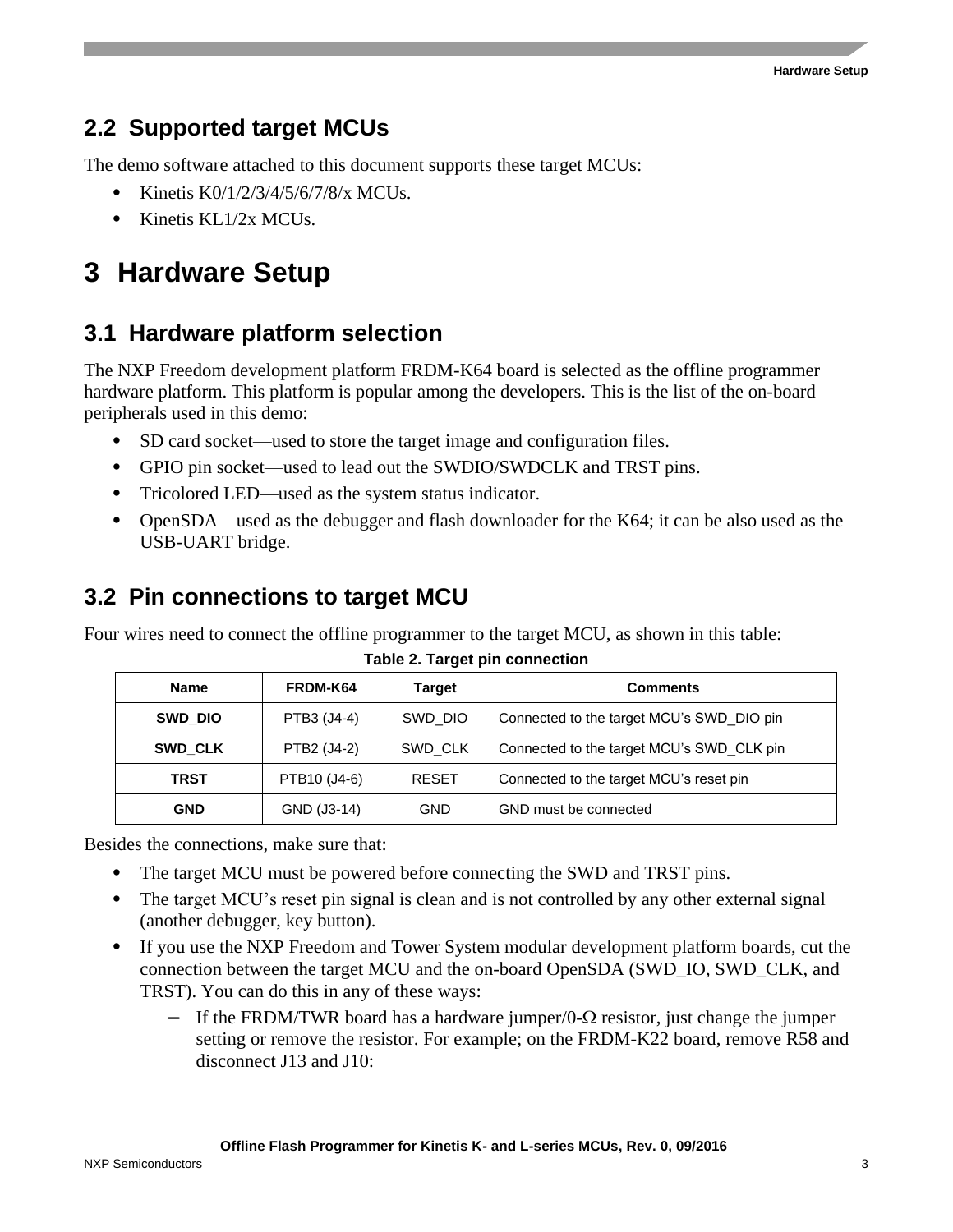#### **Hardware Setup**



#### **Figure 2. Disconnecting OpenSDA from target MCU**

**—** If the FRDM/TWR board does not have the hardware jumper/resistor, erase the OpenSDA's firmware or put the OpenSDA into the bootloader mode. This sets the OpenSDA's target debug pins into the input states.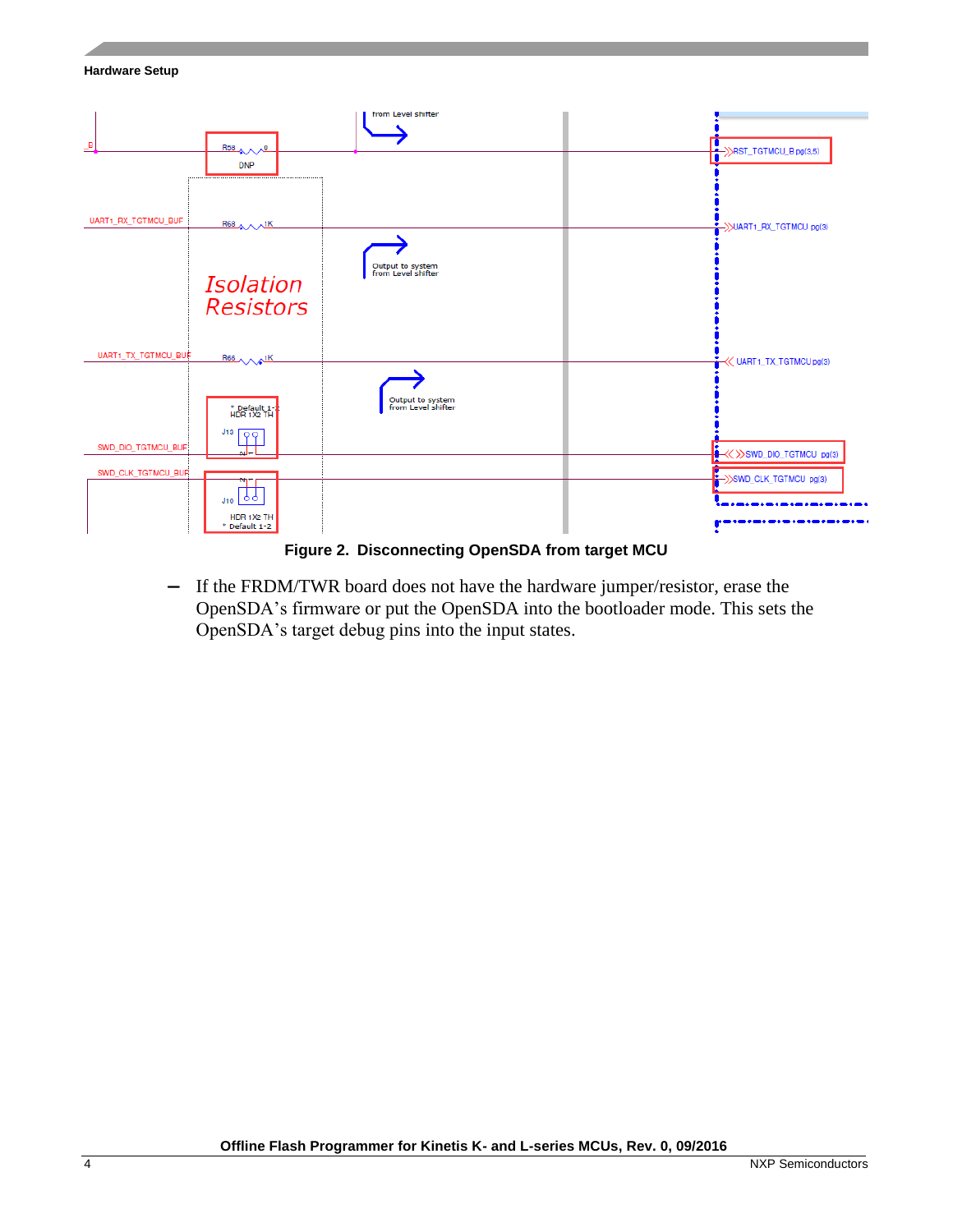This figure shows a typical connection of the offline programmer (the target MCU board is the FRDM-KL26):



**Figure 3. Hardware connection**

## <span id="page-4-0"></span>**4 Software Setup**

#### <span id="page-4-1"></span>**4.1 Software structure**

The offline programmer software is developed using KSDK2.0. It can be divided into several functional modules:

- SWD protocol implementation and DAP access—these codes are ported from the CMSIS-DAP source code (see [github.com/mbedmicro/CMSIS-DAP\)](https://github.com/mbedmicro/CMSIS-DAP).
- Flash algorithm—includes the target flash programming code and the WDOG disable sequence. This position-independent code is downloaded to the target RAM and executed by the target MCU when initializing and programming the target flash.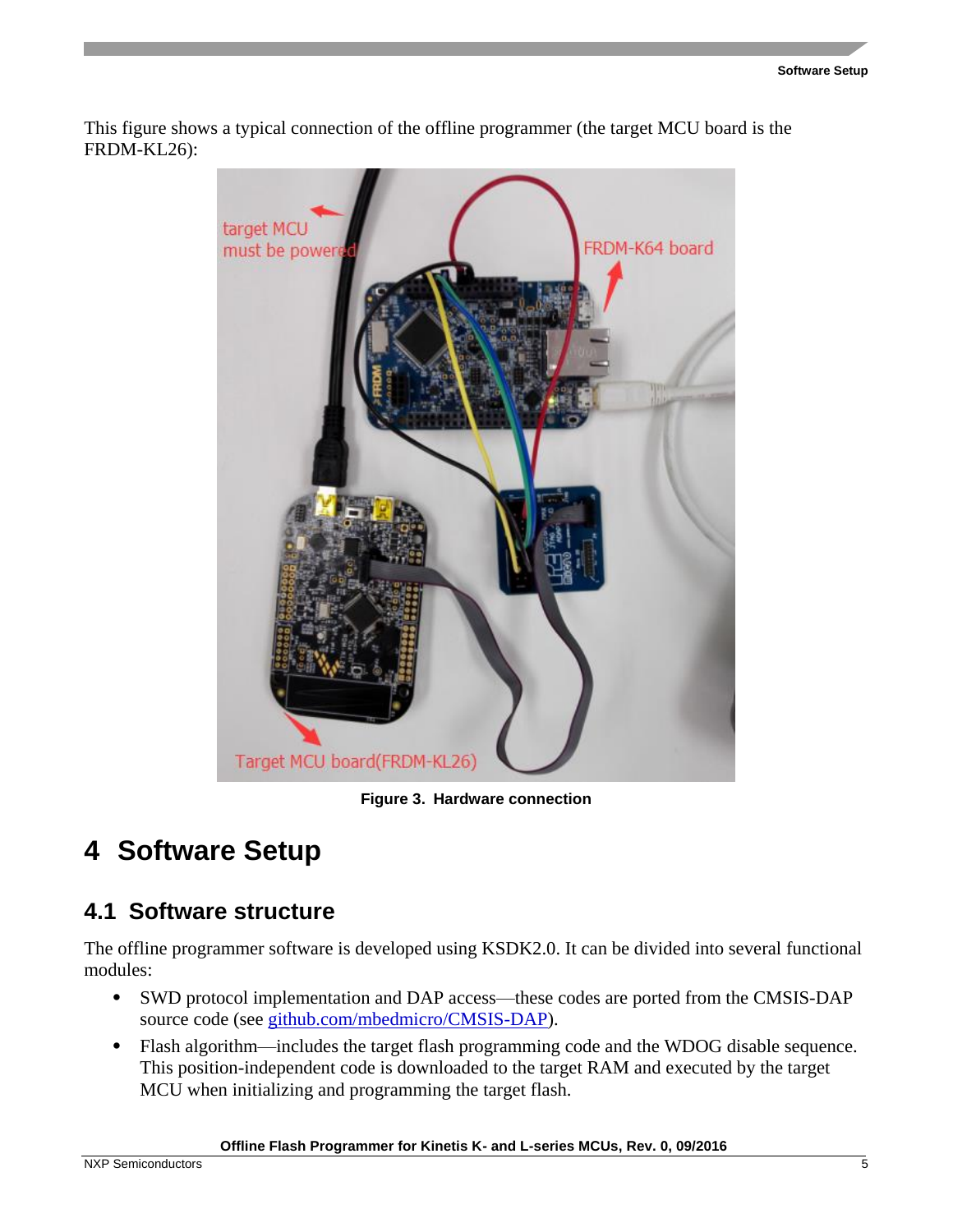• The SD card driver, FAT32 driver code, and all other chip peripheral drivers, startup file, and header files are reused from the *SDK2.0\frdmk64f\driver\_examples\sdcard\_fatfs* demo.

The overall software workflow is shown in this figure:



**Figure 4. Software workflow**

#### <span id="page-5-0"></span>**4.2 Flash algorithm**

The common flash algorithm that supports most MCUs from the Kinetis K and KL series is needed for the offline programmer. You must have control over the target MCU's core to run the flash algorithm. Therefore, disable the target MCU's WDOG. There are some differences between the Kinetis series WDOG and flash modules:

• WDOG disable sequence—most Kinetis series use four different types of WDOG modules, as shown in the following table.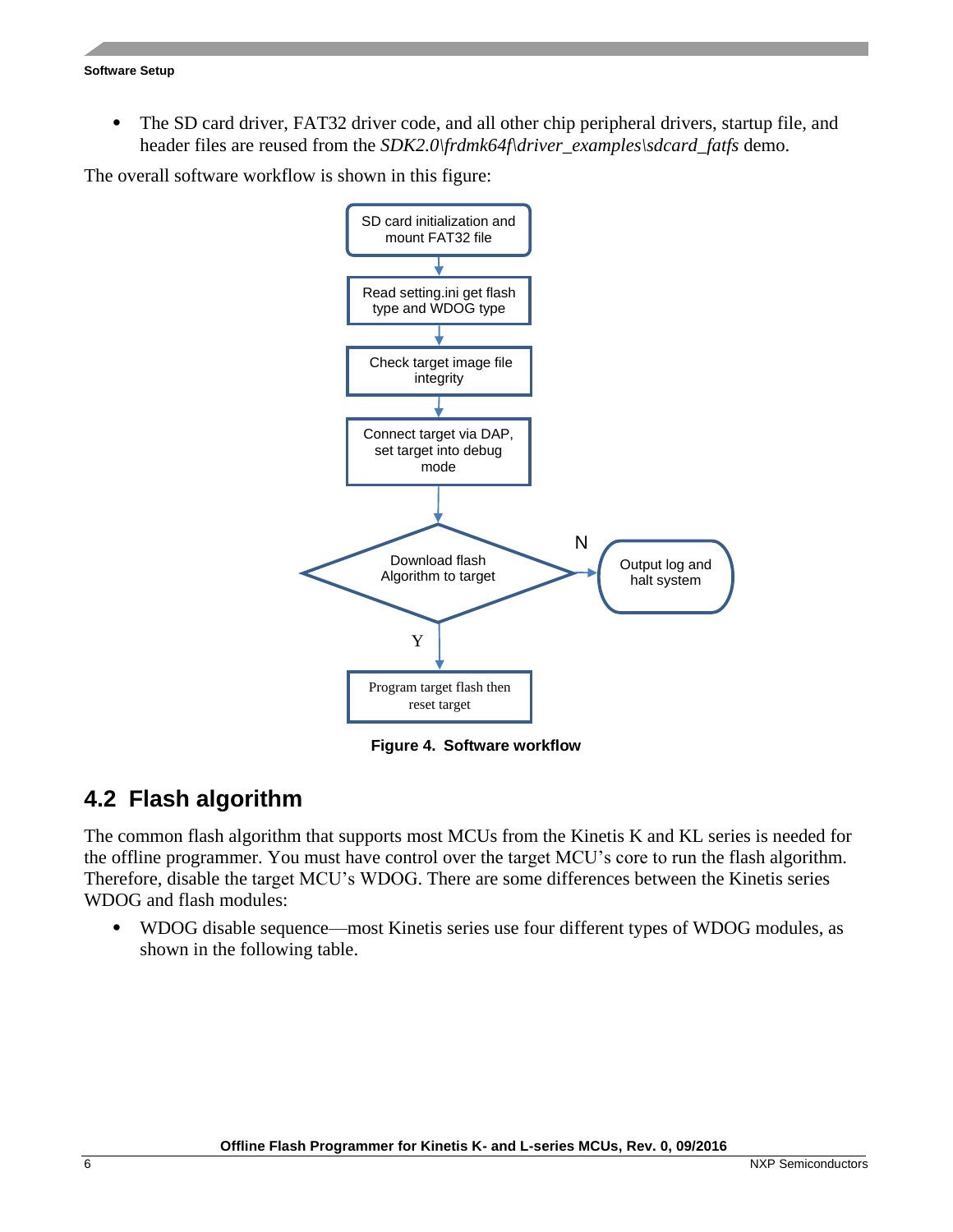| <b>Option</b><br><b>Name</b>      |                                                                 | <b>Description</b>                    | <b>Examples</b>                                 |
|-----------------------------------|-----------------------------------------------------------------|---------------------------------------|-------------------------------------------------|
|                                   | WDOG8                                                           | 8-bit WDOG module                     | KE0x                                            |
| 2                                 | WDOG16                                                          | 16-bit WDOG module                    | Most of the Kinetis K/V/M series<br><b>MCUs</b> |
| WDOG32<br>32-bit WDOG module<br>3 |                                                                 | KE <sub>1x</sub> and KL <sub>28</sub> |                                                 |
| 4                                 | WDOG integrated in the<br><b>COP</b><br>SIM module (called COP) |                                       | Most of the Kinetis KL series MCUs              |

#### **Table 3. WDOG type**

- Flash sector size—program flash sector size. If the target MCU has the FlexNVM, the data flash sector size is also included. In most parts, the data flash size and the program flash size are the same. The flash sector size can be either 512, 1024, 2048, or 4096 bytes.
- Flash program command—after a flash sector (or the entire flash) is erased, the programming can start. There are three different flash-programming commands:
	- **—** Program section.
	- **—** Program longword (32-bit, PGM4).
	- **—** Program phrase (64-bit, PGM8).

Although the program section command is the fastest way to program the flash, it is only supported on certain devices. All devices support either the PGM4 command or the PGM8 command, but not both. To maintain compatibility, the demo uses either the PGM4 or PGM8 commands to program the flash.

Different combinations of the WDOG type, flash sector size, and flash program command can be applied to one or many specific target MCUs. In the source code, this combination is pre-defined as the flash option. See the following section for more information.

## <span id="page-6-0"></span>**5 Running the Demo**

### <span id="page-6-1"></span>**5.1 Loading firmware to FRDM-K64**

Load the firmware provided in the attached software package into the K64. It's the same as with all SDK2.0 demo applications.

### <span id="page-6-2"></span>**5.2 Selecting flash algorithm**

Select the correct target MCU flash algorithm and the WDOG disable sequence. You can do this by modifying (creating) the *setting.ini* file on the SD card:

- Create/modify the *setting.ini* file in the root directory of the SD card.
- Type this into the file:

[TARGET] FLASH\_OPTION=X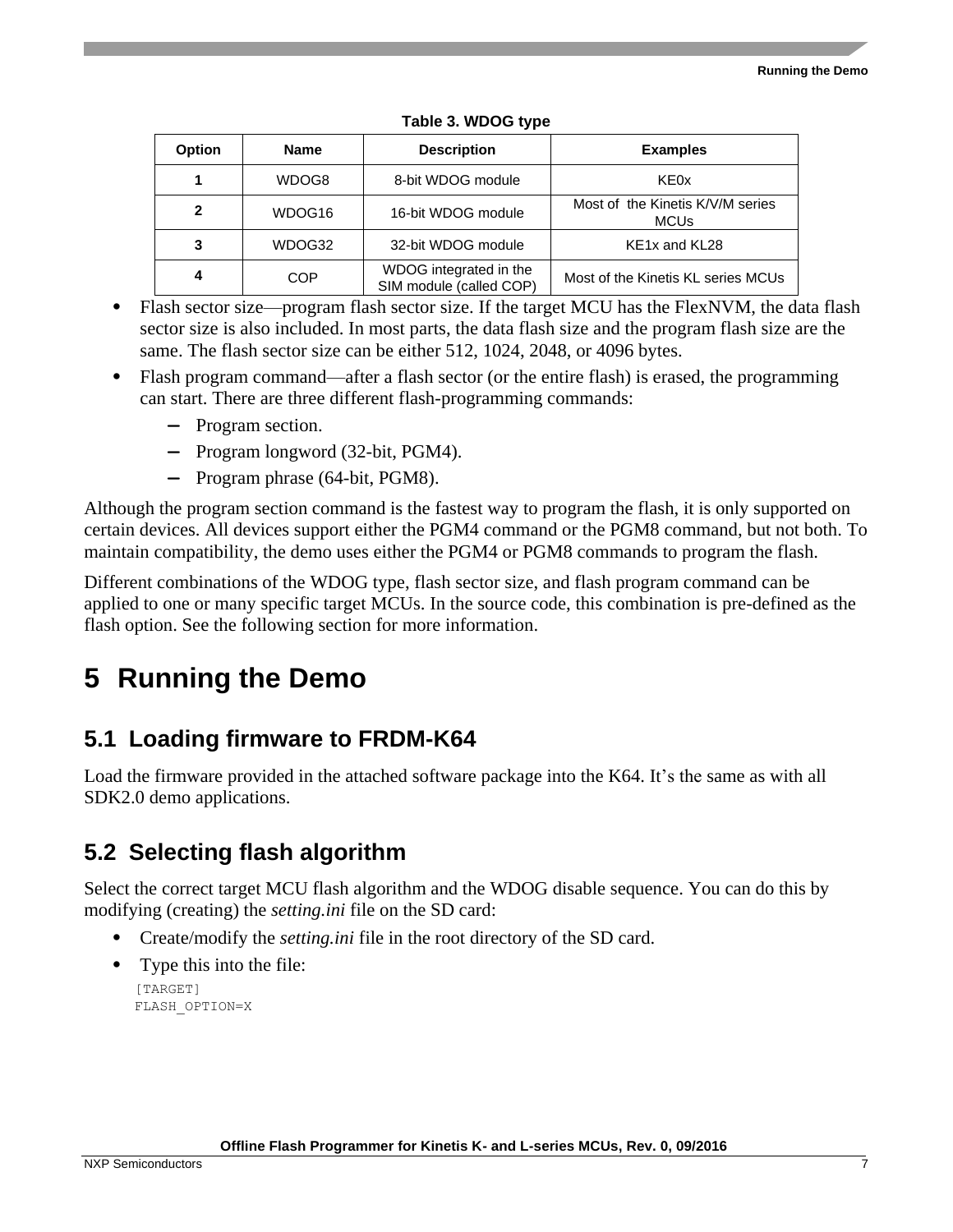| setting.ini - Notepad             |  |  |  |  |  |  |
|-----------------------------------|--|--|--|--|--|--|
| File Edit Format View Help        |  |  |  |  |  |  |
| [TARGET]<br><b>FLASH_OPTION=3</b> |  |  |  |  |  |  |

**Figure 5. Flash algorithm configuration file**

where X is the flash option.

The flash options are summarized in this table:

|  | Table 4. Flash algorithm selection |  |
|--|------------------------------------|--|
|  |                                    |  |

| <b>Flash</b><br>option | <b>WDOG</b><br>type | <b>WDOG</b><br>base | <b>Sector</b><br>size | Program<br>command | <b>Examples</b>                 |
|------------------------|---------------------|---------------------|-----------------------|--------------------|---------------------------------|
| 0                      | WDOG16              | 0x40052000          | 2048                  | PGM4               | KS22FN256, KS22FN128, MK60DN512 |
| $\mathbf{2}$           | WDOG32              | 0x40076000          | 2048                  | PGM4               | <b>KL28</b>                     |
| 3                      | WDOG16              | 0x40052000          | 1024                  | PGM4               | MK20DX128/DN128                 |
| 4                      | WDOG32              | 0x40052000          | 2048                  | PGM8               | MKE <sub>15</sub>               |
| 5                      | <b>COP</b>          | 0x40047000          | 1024                  | PGM4               | KL15/16/17/25/26/27             |
| 6                      | WDOG16              | 0x40052000          | 4096                  | PGM8               | MK2/6xFN1M/FX512                |
| 7                      | WDOG16              | 0x40052000          | 4096                  | PGM4               | MK8xFN256                       |

For the COP, the WDOG base refers to the SIM module base address. If you don't find the target MCU in the "Examples" column, just find a similar part where the WDOG, sector size, and program command are all the same as on the target MCU.

### <span id="page-7-0"></span>**5.3 Adding target image file**

The offline programmer can accept the raw binary files only in the current version. These two image files must be copied into the SD card root directory with fixed file names:

- *PIMAGE.BIN*—program flash binary image.
- *DIMAGE.BIN*—data flash binary image.

| ▴ | ∽<br>Name        | Type                   | <b>Size</b> |  |
|---|------------------|------------------------|-------------|--|
|   | DIMAGE.BIN       | <b>BIN File</b>        | 8 KB        |  |
|   | PIMAGE.BIN       | <b>BIN File</b>        | 2 KB        |  |
|   | €<br>setting.ini | Configuration settings | 1 KB        |  |
|   |                  |                        |             |  |

#### **Figure 6. SD card root directory screenshot**

The *.bin* files can be generated by the IDE post-compile command. If target MCU does not have a data flash or there is no need to program the data flash, just remove the *DIMAGE.BIN* file.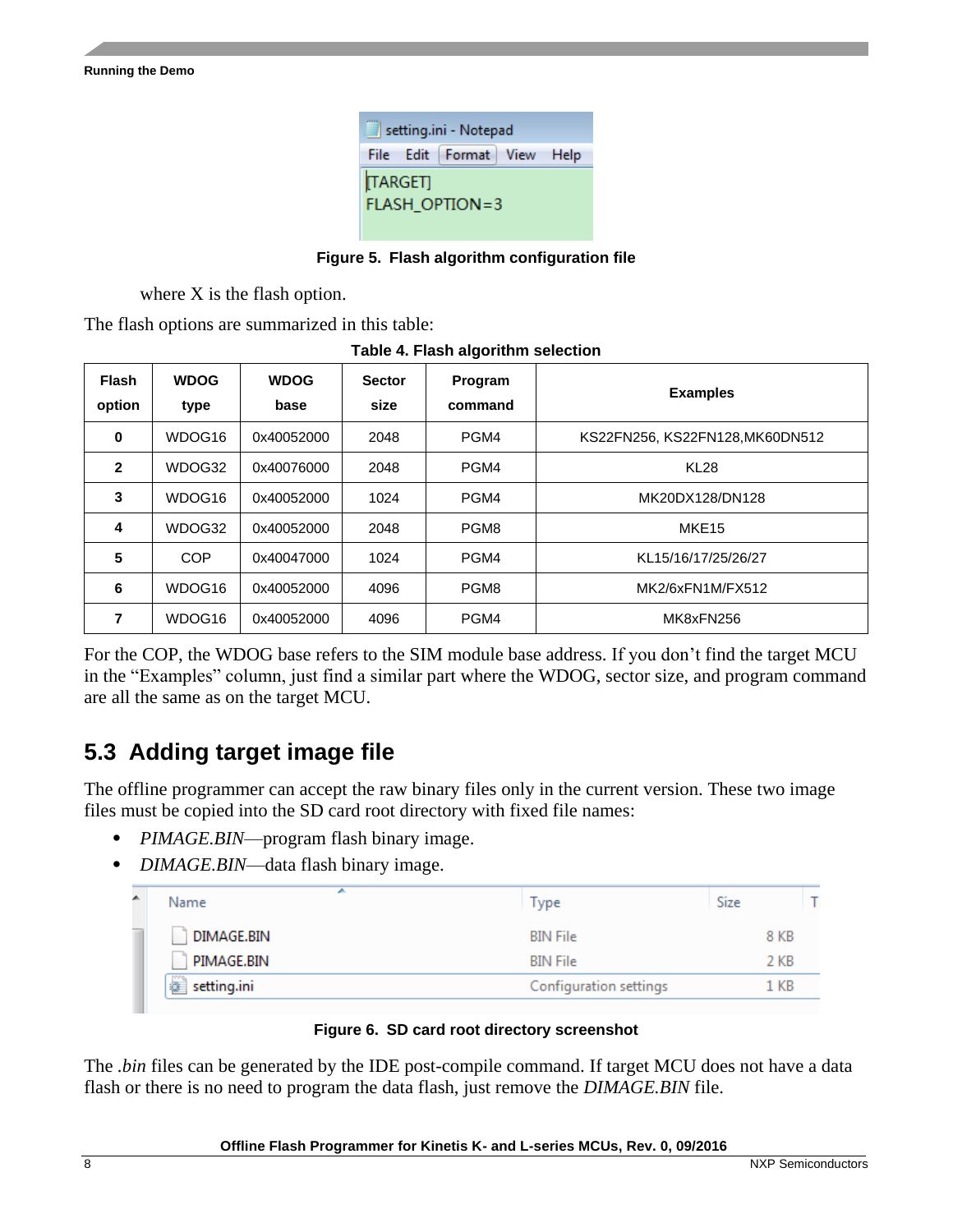Put the SD card into the FRDM-K64's SD socket, connect the OpenSDA's USB to the PC, open the serial terminal with 115200, N8N1 and power on the board.

#### <span id="page-8-0"></span>**5.4 Connecting to target**

Connect the SWDIO/SWDCLK/TRST and GND signals to the target MCU. Power the target board as described in Section [3,](#page-2-1) ["Hardware Setup"](#page-2-1).

#### <span id="page-8-1"></span>**5.5 Running the demo**

Press the reset pin on the FRDM-K64 to start the demo and the on-board three-color LED indicates the system status. When running the demo for the first time, look at the PC terminal log to debug and trace the errors.

The blue LED lights and the system halts if one of these conditions occurs:

- The SD card initialization failed.
- The FAT32 file system mount failed.
- No target image file (wrong file name/path) or configuration file detected.

The red LED lights and the system halts if one of these conditions occurs:

- Failed to connect to the target MCU.
- Failed to download the flash-programming algorithm into the target RAM. This can be caused by a wrong flash algorithm option selection, a secured chip (mass erase is disabled), or a hardware connection issue.
- Failed to program the image file data into the target flash.

The green LED blinks if one of these conditions occurs:

- The offline programmer is programming the target flash. The green LED blinks at a frequency of 3~20 Hz, according to the SWD clock cycle and the target flash sector size.
- The offline programmer finishes all tasks successfully. The green LED blinks at a frequency of 1 Hz to indicate that all tasks completed successfully and you can move to the next target and press the FRDM-K64's reset pin to start a new load task.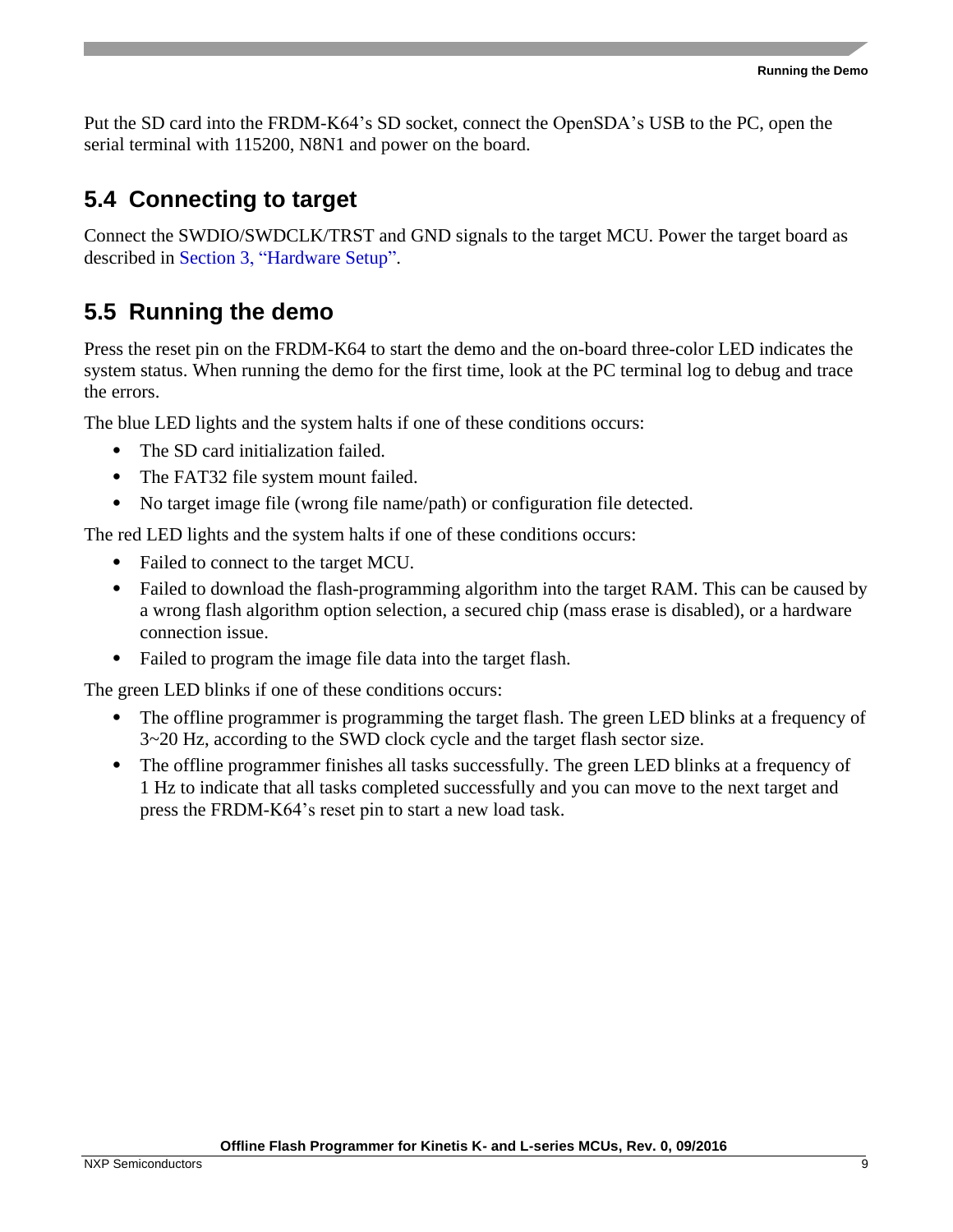This figure shows the log information when the load into the target MCU is successful:



**Figure 7. Output log**

## <span id="page-9-0"></span>**6 Consideration**

### <span id="page-9-1"></span>**6.1 FlexMemory partitioning and EEPROM support**

Use the flash program partition command (PGMPART) to set up the memory partitioning and configure the EEPROM for use. After the EEPROM is configured and (optionally) loaded, the data can be programmed into the remaining data flash. Be careful when programming the data flash and do not attempt to program the area which is already initialized as the EEPROM. See the flash section in the chip reference manual for more information about the program partition.

### <span id="page-9-2"></span>**6.2 Unsecure Kinetis**

The source code provided with this document contains unlocked Kinetis sequences. The secure Kinetis can't accept most flash commands, such as the erase sector or program flash commands. If a secure Kinetis is detected, the offline programmer tries to unlock the target MCU (by performing a mass erase and deleting all data) without a notice. If the target MCU Mass Erase Enabled bit  $= 0$ , the offline programmer can't perform the mass erase operation and the system halts.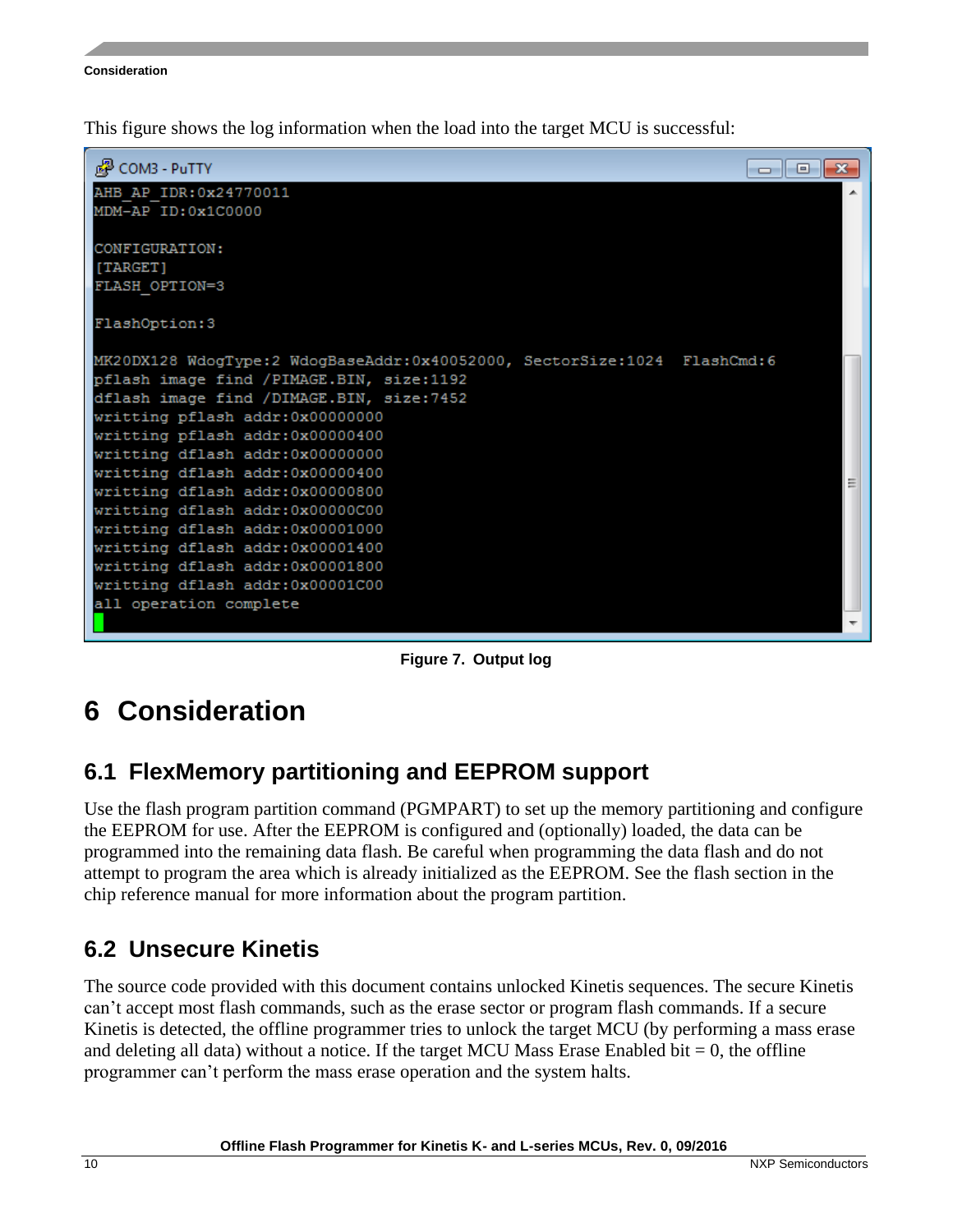#### <span id="page-10-0"></span>**6.3 Target image file**

Make sure that the target image files are correct. If not, the loading process may secure the target MCU. The demo software does not check the file size or the target MCU flash size. If the target image file is bigger than the target MCU flash, a loading error occurs and the system halts.

## <span id="page-10-1"></span>**7 References**

- 1. *Production Flash Programming Best Practices for Kinetis K- and L-series MCUs* (document [AN4835\)](http://www.nxp.com/doc/AN4835)
- 2. *ARM CoreSight™ Components Technical Reference Manual* available at [www.arm.com](http://www.arm.com/)
- 3. KINETIS-SDK: Software Development Kit for Kinetis MCUs available at [www.nxp.com/ksdk](http://www.nxp.com/ksdk)

## <span id="page-10-2"></span>**8 Revision History**

This table summarizes the changes done to this document since the initial release:

#### **Table 5. Revision history**

| <b>Revision number</b> | Date    | <b>Substantive changes</b> |
|------------------------|---------|----------------------------|
|                        | า9/2016 | Initial release.           |